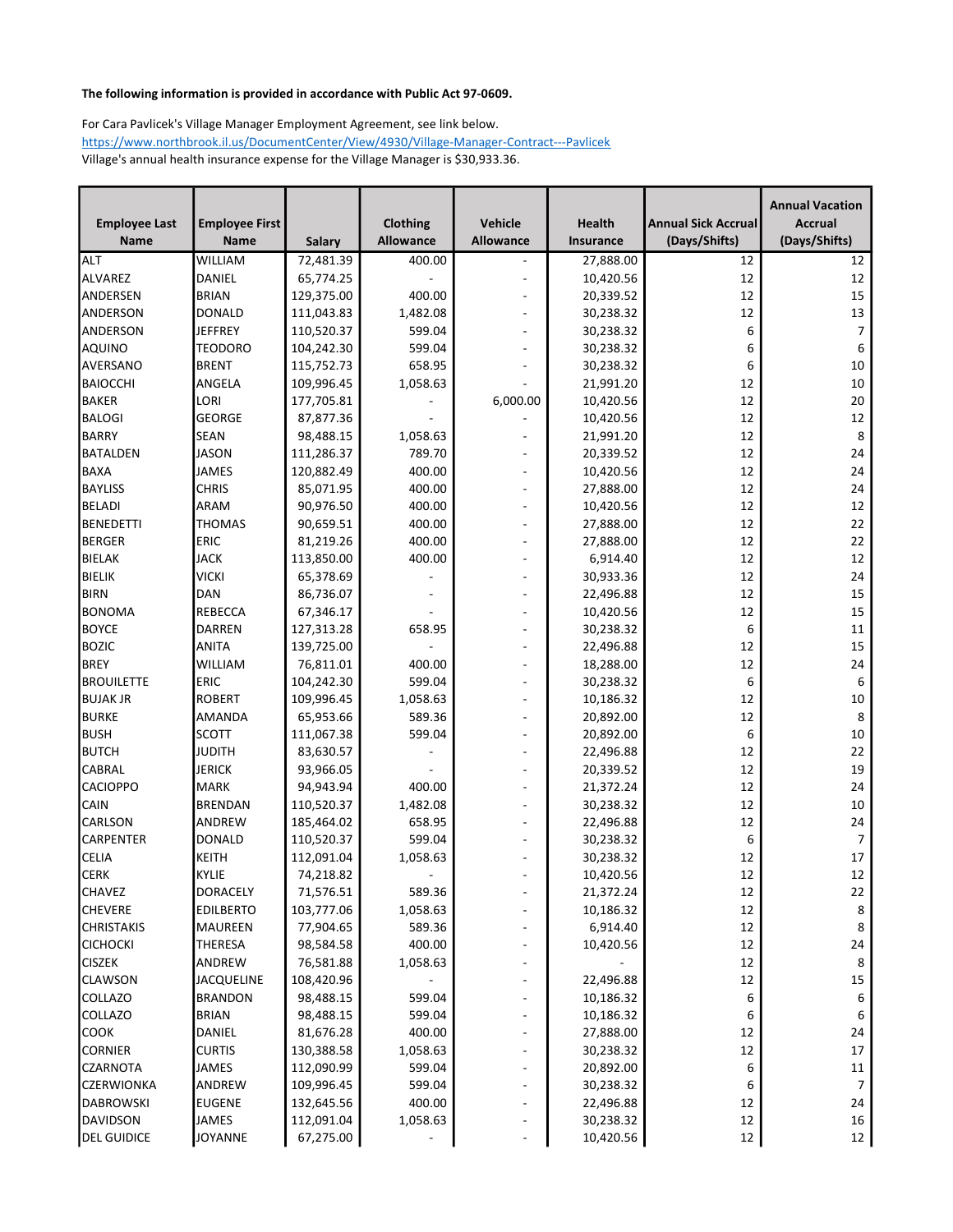|                      |                       |               |                  |                          |           |                            | <b>Annual Vacation</b> |
|----------------------|-----------------------|---------------|------------------|--------------------------|-----------|----------------------------|------------------------|
| <b>Employee Last</b> | <b>Employee First</b> |               | Clothing         | Vehicle                  | Health    | <b>Annual Sick Accrual</b> | <b>Accrual</b>         |
| <b>Name</b>          | <b>Name</b>           | <b>Salary</b> | <b>Allowance</b> | <b>Allowance</b>         | Insurance | (Days/Shifts)              | (Days/Shifts)          |
| <b>DESARIO</b>       | <b>NICK</b>           | 126,461.20    |                  |                          | 30,933.36 | 12                         | 22                     |
| <b>DICKENS</b>       | SARAH                 | 96,053.37     | 589.36           | $\overline{\phantom{a}}$ | 20,339.52 | 12                         | 15                     |
| <b>DREWES</b>        | <b>TERESA</b>         | 111,567.43    | 1,058.63         |                          |           | 12                         | 15                     |
| DYE                  | ERICH                 | 86,979.84     | 599.04           | $\blacksquare$           | 10,186.32 | 6                          | 6                      |
| <b>EATON</b>         | JOEL                  | 141,946.43    | 658.95           |                          | 30,238.32 | 6                          | 11                     |
| <b>ERICKSON</b>      | CANDACE               | 72,107.91     | 589.36           |                          | 10,420.56 | 12                         | 24                     |
| FAINMAN              | <b>MARC</b>           | 129,865.01    | 1,058.63         |                          | 30,238.32 | 12                         | 15                     |
| FARMER               | <b>MATT</b>           | 159,326.15    | 400.00           |                          | 30,933.36 | 12                         | 18                     |
| FARRELL              | <b>MADELINE</b>       | 142,157.25    |                  | 6,000.00                 |           | 12                         | 12                     |
| FEINGOLD             | <b>TODD</b>           | 109,996.45    | 1,058.63         |                          | 6,914.40  | 12                         | 10                     |
| FERGUSON             | <b>CHARLES</b>        | 129,865.01    | 1,482.08         |                          | 30,238.32 | 12                         | 15                     |
| <b>FIEDLER</b>       | <b>THOMAS</b>         | 111,567.43    | 1,058.63         | $\blacksquare$           | 20,892.00 | 12                         | 15                     |
| FLANNAGAN            | <b>BRONSON</b>        | 104,242.30    | 599.04           |                          | 30,238.32 | 6                          | 6                      |
| <b>FLEMING</b>       | <b>BRIAN</b>          | 126,266.02    | 658.95           |                          | 30,238.32 | 6                          | 10                     |
| FOLEY                | AARON                 | 89,546.64     | 400.00           |                          | 14,819.76 | 12                         | 12                     |
| FONTANEZ             | MICHAEL               | 116,757.53    | 400.00           |                          | 10,420.56 | 12                         | 12                     |
| FORD                 | <b>DEBRA</b>          | 171,155.53    |                  | 6,000.00                 | 10,420.56 | 12                         | 24                     |
| FRAINEY              | <b>SEAN</b>           | 81,219.26     | 400.00           |                          | 18,288.00 | 12                         | 22                     |
| FRANGIAMORE          | <b>KEVIN</b>          | 133,595.73    | 658.95           |                          | 30,933.36 | 12                         | 22                     |
| FRANTZ               | JAMES                 | 122,348.76    | 400.00           | $\overline{\phantom{a}}$ | 21,372.24 | 12                         | 24                     |
| FRIEDMAN             | <b>COREY</b>          | 98,951.05     |                  | $\blacksquare$           | 30,933.36 | 12                         | 19                     |
| FRIEL                | <b>JAMES</b>          | 110,520.37    | 1,058.63         |                          | 30,238.32 | 12                         | 10                     |
| GARCIA               | JON                   | 130,388.58    | 1,058.63         |                          |           | 12                         | 16                     |
| GARZA                | RAMON                 | 83,700.41     | 400.00           | $\overline{\phantom{a}}$ | 27,888.00 | 12                         | 15                     |
| GIARMIDIS            | ALEXANDER             | 92,734.00     | 1,058.63         | $\overline{\phantom{a}}$ | 10,186.32 | 12                         | $\,8\,$                |
| <b>GOMEZ</b>         | <b>MILAGROS</b>       | 79,050.58     | 589.36           | $\overline{\phantom{m}}$ | 6,914.40  | 12                         | 24                     |
| <b>GORR</b>          | <b>CHRISTOPHER</b>    | 111,567.38    | 599.04           | $\blacksquare$           | 30,238.32 | 6                          | 10                     |
| GRAF                 | <b>MARK</b>           | 165,354.85    | 1,058.63         | $\overline{\phantom{a}}$ | 22,496.88 | 12                         | 25                     |
| GRATZ                | GRIFFIN               | 71,089.35     | 599.04           | $\overline{\phantom{a}}$ | 10,186.32 | 6                          | 6                      |
| GRAY                 | <b>KRISTOPHER</b>     | 134,511.36    | 658.95           |                          | 30,933.36 | 6                          | 11                     |
| GUSTASON             | <b>ERIC</b>           | 110,520.37    | 1,058.63         | $\overline{\phantom{a}}$ | 30,238.32 | 12                         | 10                     |
| <b>GUTWILLIG</b>     | <b>BRADLEY</b>        | 110,520.37    | 1,482.08         |                          | 30,238.32 | 12                         | 10                     |
| HAMILL               | KELLY                 | 182,805.50    | 400.00           | $\sim$                   | 30,933.36 | 12                         | 24                     |
| HANSELMAN            | <b>JAMISON</b>        | 146,927.26    | 1,482.08         | $\overline{a}$           | 30,933.36 | 12                         | 17                     |
| <b>HARDT</b>         | <b>DEANNA</b>         | 71,275.03     | 400.00           |                          | 22,496.88 | 12                         | 24                     |
| <b>HEISER</b>        | <b>DAVID</b>          | 112,091.04    | 1,058.63         | $\sim$                   | 15,600.00 | 12                         | 17                     |
| <b>HELLSTROM</b>     | <b>DEAN</b>           | 80,762.00     | 400.00           |                          | 27,888.00 | 12                         | 15                     |
| HENNESSY             | <b>BRYAN</b>          | 92,734.00     | 599.04           | $\overline{\phantom{m}}$ | 10,186.32 | 6                          | 6                      |
| HERSTEDT             | DANIEL                | 111,590.99    | 599.04           | $\overline{a}$           | 30,238.32 | 6                          | 11                     |
| <b>HOJEK</b>         | <b>GREGORY</b>        | 111,590.99    | 599.04           | $\overline{\phantom{m}}$ | 30,238.32 | 6                          | 12                     |
| <b>HUFF</b>          | JAMES                 | 90,333.38     | 400.00           | $\overline{\phantom{m}}$ | 21,372.24 | 12                         | 24                     |
| HUGHES               | <b>JOHN</b>           | 79,506.87     | 400.00           | $\overline{\phantom{a}}$ | 18,288.00 | 12                         | 22                     |
| <b>HULNE II</b>      | <b>CHARLES</b>        | 130,388.58    | 1,058.63         | $\overline{\phantom{m}}$ | 30,238.32 | 12                         | 17                     |
| HUMPHRIES            | WILLIAM               | 110,520.37    | 2,593.67         | $\overline{a}$           | 20,892.00 | 12                         | 10                     |
| <b>JAEGERS</b>       | <b>AMANDA</b>         | 109,996.45    | 1,482.08         | $\overline{\phantom{a}}$ | 10,186.32 | 12                         | 10                     |
| <b>JESSOP</b>        | <b>JOSHUA</b>         | 58,928.30     | 400.00           | $\overline{\phantom{a}}$ | 27,888.00 | 12                         | 12                     |
| JIN                  | <b>MICHELLE</b>       | 97,069.55     |                  | $\overline{\phantom{a}}$ |           | 12                         | 15                     |
| <b>JOHNSON</b>       | <b>MATTHEW</b>        | 111,043.83    | 1,058.63         | $\blacksquare$           | 30,238.32 | 12                         | 13                     |
| <b>JORIA</b>         | TERRENCE              | 82,074.40     | 1,058.63         |                          |           | 12                         | 8                      |
| KANELOS              | THOMAS                | 127,313.28    | 658.95           |                          | 30,238.32 | 6                          | 12                     |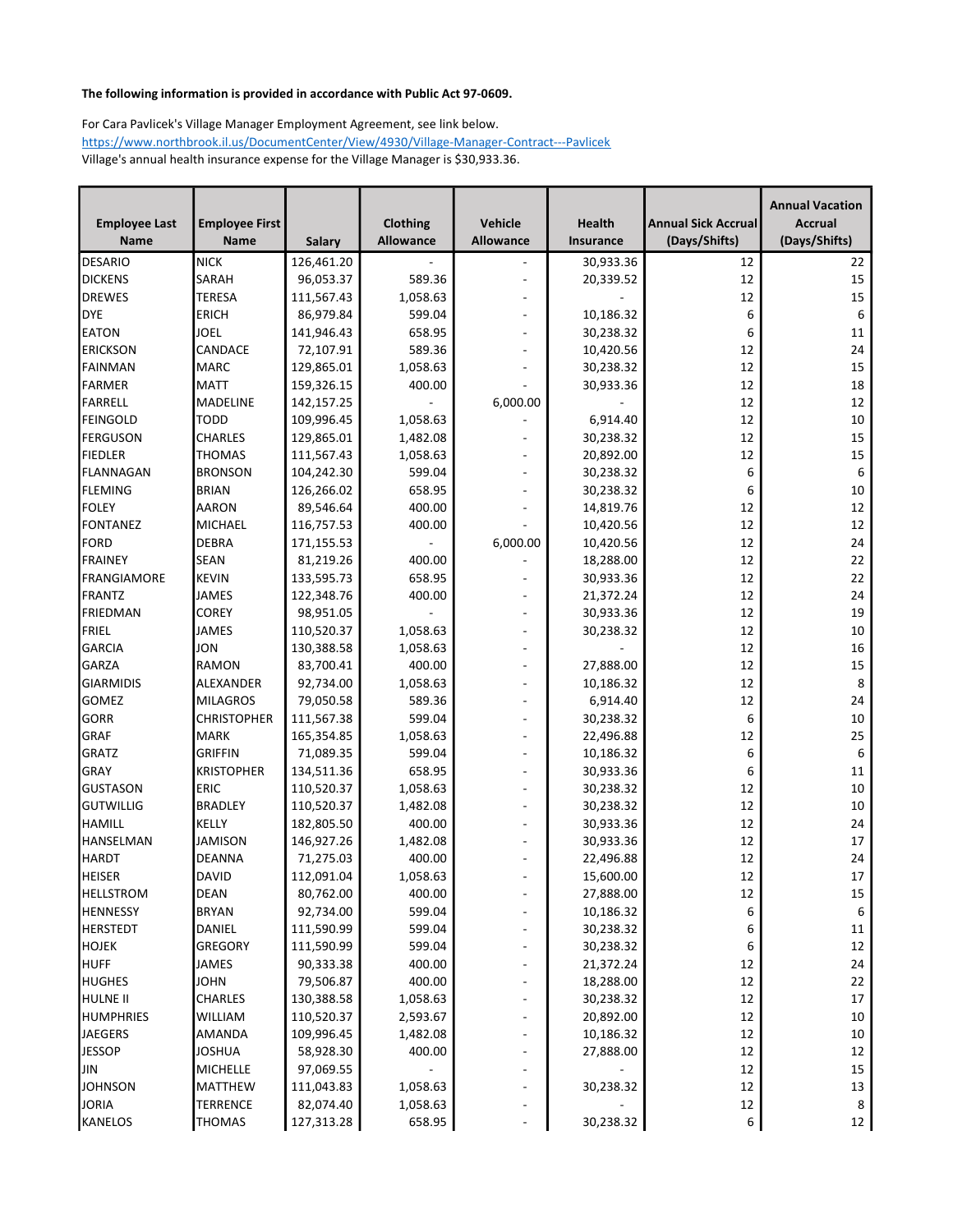|                        |                       |               |           |                          |           |                            | <b>Annual Vacation</b> |
|------------------------|-----------------------|---------------|-----------|--------------------------|-----------|----------------------------|------------------------|
| <b>Employee Last</b>   | <b>Employee First</b> |               | Clothing  | Vehicle                  | Health    | <b>Annual Sick Accrual</b> | <b>Accrual</b>         |
| <b>Name</b>            | <b>Name</b>           | <b>Salary</b> | Allowance | <b>Allowance</b>         | Insurance | (Days/Shifts)              | (Days/Shifts)          |
| KAPPOS                 | PANAGIOTA             | 103,777.06    | 1,058.63  |                          | 20,892.00 | 12                         | 8                      |
| KEEFE                  | <b>DANIEL</b>         | 50,206.76     | 400.00    |                          | 27,888.00 | 12                         | 12                     |
| KENNEDY                | <b>CHRISTOPHER</b>    | 181,125.00    | 1,058.63  |                          | 10,420.56 | 12                         | 13                     |
| KIM                    | <b>KENDRA</b>         | 77,840.01     |           | $\overline{a}$           | 20,339.52 | 12                         | 15                     |
| <b>KIM</b>             | <b>BRETT</b>          | 98,488.15     | 1,058.63  |                          | 21,991.20 | 12                         | 8                      |
| KINCAID                | <b>ROBERT</b>         | 109,996.45    | 599.04    |                          | 30,238.32 | 6                          | $\overline{7}$         |
| KINNEY                 | <b>SUSAN</b>          | 84,153.75     | 400.00    |                          | 10,420.56 | 12                         | 24                     |
| KINNEY                 | <b>JOSEPH</b>         | 110,520.37    | 599.04    |                          | 30,238.32 | 6                          | $\overline{7}$         |
| KLEMM                  | <b>JOSEPH</b>         | 126,789.73    | 658.95    | $\overline{\phantom{a}}$ | 30,238.32 | 6                          | 10                     |
| <b>KNEBL</b>           | <b>JOSEPH</b>         | 112,090.99    | 599.04    |                          | 30,238.32 | 6                          | 11                     |
| <b>I</b> KOHLSTEDT     | MICHAELA              | 163,420.99    |           | 6,000.00                 | 30,933.36 | 12                         | 22                     |
| <b>KOMIN</b>           | MATTHEW               | 111,043.83    | 1,058.63  |                          | 20,892.00 | 12                         | 15                     |
| KOTOWSKI               | <b>EDWARD</b>         | 111,590.99    | 599.04    | $\blacksquare$           | 15,600.00 | 6                          | $11\,$                 |
| KUJAWA                 | <b>ROBERT</b>         | 107,667.66    | 789.70    |                          | 22,496.88 | 12                         | 15                     |
| KULICK                 | JOHN                  | 92,734.00     | 599.04    | $\blacksquare$           | 21,991.20 | 6                          | 6                      |
| KUNDINGER              | <b>STACY</b>          | 111,590.99    | 599.04    |                          | 30,238.32 | 6                          | $11\,$                 |
| <b>KURBAN</b>          | <b>BRIAN</b>          | 112,090.99    | 599.04    | $\overline{\phantom{a}}$ | 10,186.32 | 6                          | 11                     |
| LAARVELD               | <b>BRIAN</b>          | 98,886.01     | 589.36    |                          | 20,339.52 | 12                         | 13                     |
| <b>LACINA</b>          | <b>CHRISTOPHER</b>    | 129,865.01    | 1,058.63  | $\blacksquare$           |           | 12                         | 15                     |
| LAMPASONA              | <b>DEVIN</b>          | 98,488.15     | 599.04    |                          | 30,238.32 | 6                          | 6                      |
| LARSON                 | <b>BRIAN</b>          | 111,567.38    | 599.04    | $\blacksquare$           | 30,238.32 | 6                          | 10                     |
| LEHMAN                 | <b>MICHAEL</b>        | 111,590.99    | 599.04    | $\sim$                   | 21,991.20 | 6                          | $11\,$                 |
| LEMKE                  | <b>SCOTT</b>          | 122,348.26    | 400.00    |                          | 30,933.36 | 12                         | 24                     |
| LESZKA                 | DANIEL                | 104,242.30    | 599.04    |                          | 10,186.32 | 6                          | 6                      |
| LONGAKER               | <b>THOMAS</b>         | 104,242.30    | 599.04    | $\blacksquare$           |           | 6                          | 6                      |
| LUBIAK                 | <b>SCOTT</b>          | 110,520.37    | 1,482.08  | $\overline{\phantom{a}}$ | 30,238.32 | 12                         | 10                     |
| <b>LUECHT</b>          | <b>STEVEN</b>         | 146,372.81    | 658.95    | $\blacksquare$           | 30,933.36 | 6                          | 10                     |
| MADISON                | <b>BRENT</b>          | 74,001.02     | 400.00    | $\sim$                   | 9,144.00  | 12                         | 15                     |
| MAISCH                 | <b>JENNIFER</b>       | 98,635.25     |           | $\overline{\phantom{a}}$ | 30,933.36 | 12                         | 24                     |
| MANSKI                 | <b>GINA</b>           | 82,942.40     | 1,058.63  | $\sim$                   |           | 12                         | 22                     |
| MARECI                 | <b>MICHAEL</b>        | 94,969.19     | 589.36    | $\blacksquare$           | 20,339.52 | 12                         | $10\,$                 |
| MARINIER               | MICHAEL               | 126,266.02    | 658.95    |                          | 30,238.32 | 6                          | $10\,$                 |
| MARSHALL               | <b>RYAN</b>           | 94,969.19     | 589.36    |                          | 30,238.32 | 12                         | 10                     |
| MARTINEZ-COLEMA DARIUS |                       | 86,437.02     | 589.36    | $\overline{\phantom{a}}$ | 10,186.32 | 12                         | 8                      |
| MASCOLO                | ANTHONY               | 112,091.04    | 1,058.63  |                          | 30,238.32 | 12                         | 16                     |
| MCGANN                 | TOM                   | 90,797.64     |           |                          | 30,933.36 | 12                         | 12                     |
| MCKENZIE               | <b>CAITLIN</b>        | 111,043.83    | 1,058.63  |                          | 10,186.32 | 12                         | 13                     |
| MCLAUGHLIN             | <b>STEPHEN</b>        | 76,581.88     | 599.04    | $\overline{\phantom{a}}$ | 21,991.20 | 6                          | 6                      |
| MCMURRAY               | ANDREW                | 110,520.37    | 599.04    |                          | 30,238.32 | 6                          | 7                      |
| <b>MEENTS</b>          | <b>BRYAN</b>          | 145,843.34    | 1,058.63  | $\overline{\phantom{a}}$ | 20,339.52 | 12                         | 15                     |
| MENSCHING              | PETER                 | 138,677.54    | 658.95    | $\overline{\phantom{a}}$ | 30,933.36 | 6                          | 10                     |
| METLER                 | <b>JASON</b>          | 119,207.36    | 400.00    | $\overline{\phantom{a}}$ | 30,933.36 | 12                         | 15                     |
| METRICK                | MICHAEL               | 165,354.85    | 1,058.63  | $\overline{\phantom{a}}$ | 30,933.36 | 12                         | 25                     |
| MEYER                  | <b>MICHAEL</b>        | 81,676.28     | 400.00    | $\overline{\phantom{a}}$ | 18,288.00 | 12                         | 24                     |
| MOHRY                  | <b>DAVID</b>          | 80,759.94     | 658.95    | $\overline{\phantom{a}}$ | 30,933.36 | 12                         | 15                     |
| MOLINA                 | <b>COURTNEY</b>       | 44,367.21     | 400.00    | $\overline{\phantom{a}}$ | 30,933.36 | 12                         | 12                     |
| MORRIS                 | <b>STEVEN</b>         | 139,219.35    | 658.95    | $\overline{\phantom{a}}$ | 30,933.36 | 6                          | 11                     |
| MORRISON               | <b>MATTHEW</b>        | 143,381.33    | 400.00    | $\overline{\phantom{a}}$ | 22,496.88 | 12                         | 19                     |
| MORRISSEY              | MAUREEN               | 72,202.06     | 300.00    |                          | 10,420.56 | 12                         | 22                     |
| MURPHY                 | <b>RYAN</b>           | 111,590.99    | 599.04    |                          | 30,238.32 | 6                          | 11                     |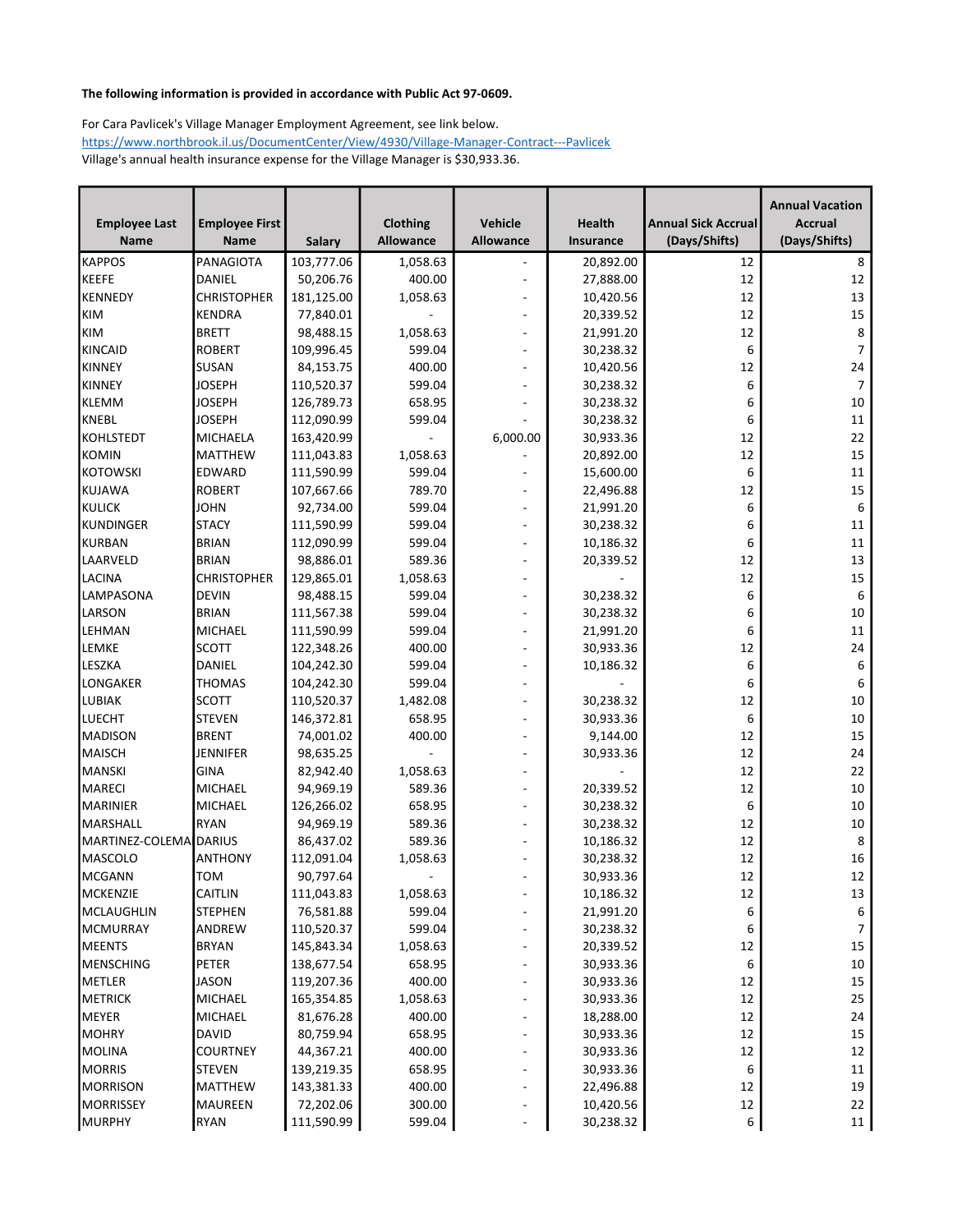|                      |                               |                         |                  |                                                      |                        |                            | <b>Annual Vacation</b> |
|----------------------|-------------------------------|-------------------------|------------------|------------------------------------------------------|------------------------|----------------------------|------------------------|
| <b>Employee Last</b> | <b>Employee First</b>         |                         | Clothing         | Vehicle                                              | Health                 | <b>Annual Sick Accrual</b> | <b>Accrual</b>         |
| <b>Name</b>          | <b>Name</b>                   | <b>Salary</b>           | <b>Allowance</b> | Allowance                                            | <b>Insurance</b>       | (Days/Shifts)              | (Days/Shifts)          |
| <b>MYERS</b>         | <b>ELIZABETH</b>              | 65,998.09               |                  |                                                      | 30,933.36              | 12                         | 15                     |
| NIELSEN              | <b>SCOTT</b>                  | 77,381.64               | 400.00           | $\overline{\phantom{a}}$                             | 27,888.00              | 12                         | 15                     |
| NIVASCH              | <b>SHARI</b>                  | 106,800.18              |                  | $\overline{a}$                                       | 21,372.24              | 12                         | 19                     |
| NOWICKI              | JAMES                         | 98,488.15               | 599.04           | $\overline{\phantom{a}}$                             | 10,186.32              | 6                          | 6                      |
| <b>OCHAB</b>         | <b>NICHOLE</b>                | 111,567.43              | 1,482.08         |                                                      | 10,186.32              | 12                         | 15                     |
| O'DONNELL            | <b>JOHN</b>                   | 67,697.57               | 400.00           | $\overline{a}$                                       | 9,144.00               | 12                         | 12                     |
| O'KERNS              | <b>JACOB</b>                  | 71,089.35               | 599.04           |                                                      | 10,186.32              | 6                          | 6                      |
| <b>OLALDE</b>        | <b>TRACY</b>                  | 96,053.37               | 589.36           | $\overline{\phantom{a}}$                             | 10,186.32              | 12                         | 13                     |
| OLK                  | <b>THOMAS</b>                 | 81,676.28               | 400.00           | $\overline{a}$                                       | 27,888.00              | 12                         | 24                     |
| ORTLUND              | <b>DENNIS</b>                 | 146,914.61              | 658.95           | $\qquad \qquad \blacksquare$                         | 30,933.36              | 6                          | 12                     |
| <b>OSTERKORN</b>     | <b>JOHN</b>                   | 90,659.51               | 400.00           | $\overline{a}$                                       | 18,288.00              | 12                         | 22                     |
| <b>OTERO</b>         | <b>DORIS</b>                  | 102,450.22              | 789.70           | $\overline{\phantom{a}}$                             | 30,933.36              | 12                         | 24                     |
| <b>OVER</b>          | <b>MICHAEL</b>                | 111,043.83              | 1,058.63         | $\overline{\phantom{a}}$                             | 21,991.20              | 12                         | 13                     |
| PANDEY               | <b>SWATI</b>                  | 82,369.82               |                  | $\sim$                                               | 30,933.36              | 12                         | 12                     |
| PAWLICKI             | <b>JAKE</b>                   | 109,996.45              | 1,058.63         | $\overline{a}$                                       | 21,991.20              | 12                         | 10                     |
| PAYNE                | <b>CHUBBY</b>                 | 81,219.26               | 400.00           | $\overline{\phantom{a}}$                             | 27,888.00              | 12                         | 22                     |
| PETERS               | TED                           | 111,043.77              | 599.04           | $\overline{a}$                                       | 30,238.32              | 6                          | 8                      |
| PETERSEN             | <b>JEFFREY</b>                | 146,927.26              | 1,058.63         | $\overline{a}$                                       | 30,933.36              | 12                         | 17                     |
| PETROSKO             | <b>ALBERTA</b>                | 104,629.27              |                  |                                                      | 10,420.56              | 12                         | 17                     |
| PETRYSZAK            | <b>IWONA</b>                  | 176,128.65              |                  | 6,000.00                                             | 30,933.36              | 12                         | 20                     |
| PIERCE               | MELISSA                       | 72,099.36               | 589.36           |                                                      | 22,496.88              | 12                         | 24                     |
| PILMER               | <b>KYLE</b>                   | 103,777.06              | 1,482.08         |                                                      | 10,186.32              | 12                         | 8                      |
| PINELLI              | LAWRENCE                      | 80,762.25               | 400.00           | $\blacksquare$                                       | 9,144.00               | 12                         | 22                     |
| PLACEK               | <b>MATTHEW</b>                | 110,520.37              | 1,482.08         | $\overline{a}$                                       | 30,238.32              | 12                         | 10                     |
| PLEPEL               | <b>SCOTT</b>                  | 92,734.00               | 1,058.63         | $\sim$                                               | 30,238.32              | 12                         | $\,8\,$                |
| PLEPEL, JR           | <b>JAMES</b>                  | 76,581.88               | 1,058.63         |                                                      |                        | 12                         | 8                      |
| <b>POPP</b>          | LOUIS                         | 110,520.37              | 599.04           | $\blacksquare$                                       | 30,238.32              | 6                          | $\overline{7}$         |
| POZNIAK              | <b>STEPHAN</b>                | 112,091.04              | 1,058.63         | $\overline{a}$                                       | 20,339.52              | 12                         | $16\,$                 |
| PRATE                | <b>BRADON</b>                 | 86,979.84               | 1,058.63         | $\overline{\phantom{a}}$                             | 10,186.32              | 12                         | $\,8\,$                |
| PUNTNEY              | <b>BRADLEY</b>                | 111,043.77              | 599.04           |                                                      | 30,238.32              | 6                          | 8                      |
| REARDON              | <b>MATTHEW</b>                | 98,488.15               | 599.04           | $\overline{a}$                                       | 30,238.32              | 6                          | $\boldsymbol{6}$       |
| REISS                | SAMUEL                        | 65,500.00               |                  |                                                      | 11,221.92              | 12                         | 12                     |
| RILEY                |                               |                         |                  |                                                      |                        | 12                         | 17                     |
| <b>RIZZO</b>         | <b>BRIAN</b><br><b>JOSEPH</b> | 97,137.14<br>138,444.19 | 589.36<br>400.00 | $\overline{\phantom{a}}$<br>$\overline{\phantom{a}}$ | 21,991.20              | 12                         | 19                     |
| <b>ROSCOE</b>        | <b>CRAIG</b>                  | 130,388.58              | 1,482.08         |                                                      | 30,933.36<br>20,339.52 | 12                         | 16                     |
| RUIZ                 | ANTHONY                       | 80,762.25               | 400.00           | $\overline{a}$<br>$\overline{a}$                     |                        | 12                         | 19                     |
| RUTKOWSKI            | PAUL                          | 111,590.99              | 599.04           |                                                      | 9,144.00<br>14,819.76  |                            |                        |
| <b>SALMI</b>         | <b>JONATHAN</b>               | 129,865.01              | 1,058.63         |                                                      | 30,238.32              | 6<br>$12\,$                | 12<br>15               |
|                      |                               |                         |                  | $\overline{\phantom{a}}$                             |                        |                            |                        |
| SCHAEFER             | <b>THOMAS</b>                 | 91,116.77               | 400.00           | $\blacksquare$                                       | 18,288.00              | 12                         | 24                     |
| <b>SCHMALEN</b>      | <b>SARAH</b>                  | 73,638.44               | 589.36           | $\blacksquare$                                       | 10,186.32              | 12                         | 8                      |
| SCHMITZ              | <b>ALLAN</b>                  | 80,762.25               | 400.00           | $\blacksquare$                                       | 18,288.00              | 12                         | 22                     |
| SCHROEDER            | <b>SCOTT</b>                  | 74,001.02               | 400.00           | $\overline{\phantom{a}}$                             | 9,144.00               | 12                         | 15                     |
| SCHULTZ              | <b>KEITH</b>                  | 146,926.99              | 1,058.63         | $\blacksquare$                                       | 30,933.36              | 12                         | 16                     |
| <b>SCHWARZ</b>       | PAUL                          | 111,590.99              | 599.04           | $\overline{\phantom{a}}$                             | 30,238.32              | 6                          | 11                     |
| <b>SCHWEIHS</b>      | DAVID                         | 165,612.09              | 658.95           | $\overline{\phantom{a}}$                             | 30,933.36              | 12                         | 24                     |
| <b>SCOTT</b>         | <b>ROGER</b>                  | 112,091.04              | 1,482.08         | ۰.                                                   | 21,991.20              | 12                         | 17                     |
| SEILER               | <b>JOHN</b>                   | 130,388.58              | 1,058.63         | $\overline{\phantom{a}}$                             | 30,238.32              | 12                         | 16                     |
| SEMASKO              | <b>STEPHEN</b>                | 111,043.83              | 1,058.63         | $\overline{\phantom{a}}$                             | 10,186.32              | 12                         | 13                     |
| SEVESKA              | <b>BRANDON</b>                | 80,762.25               | 400.00           |                                                      | 9,144.00               | 12                         | 19                     |
| SIEGHART             | <b>JESSICA</b>                | 90,703.16               | 589.36           | $\overline{\phantom{a}}$                             | 21,991.20              | 12                         | 8                      |